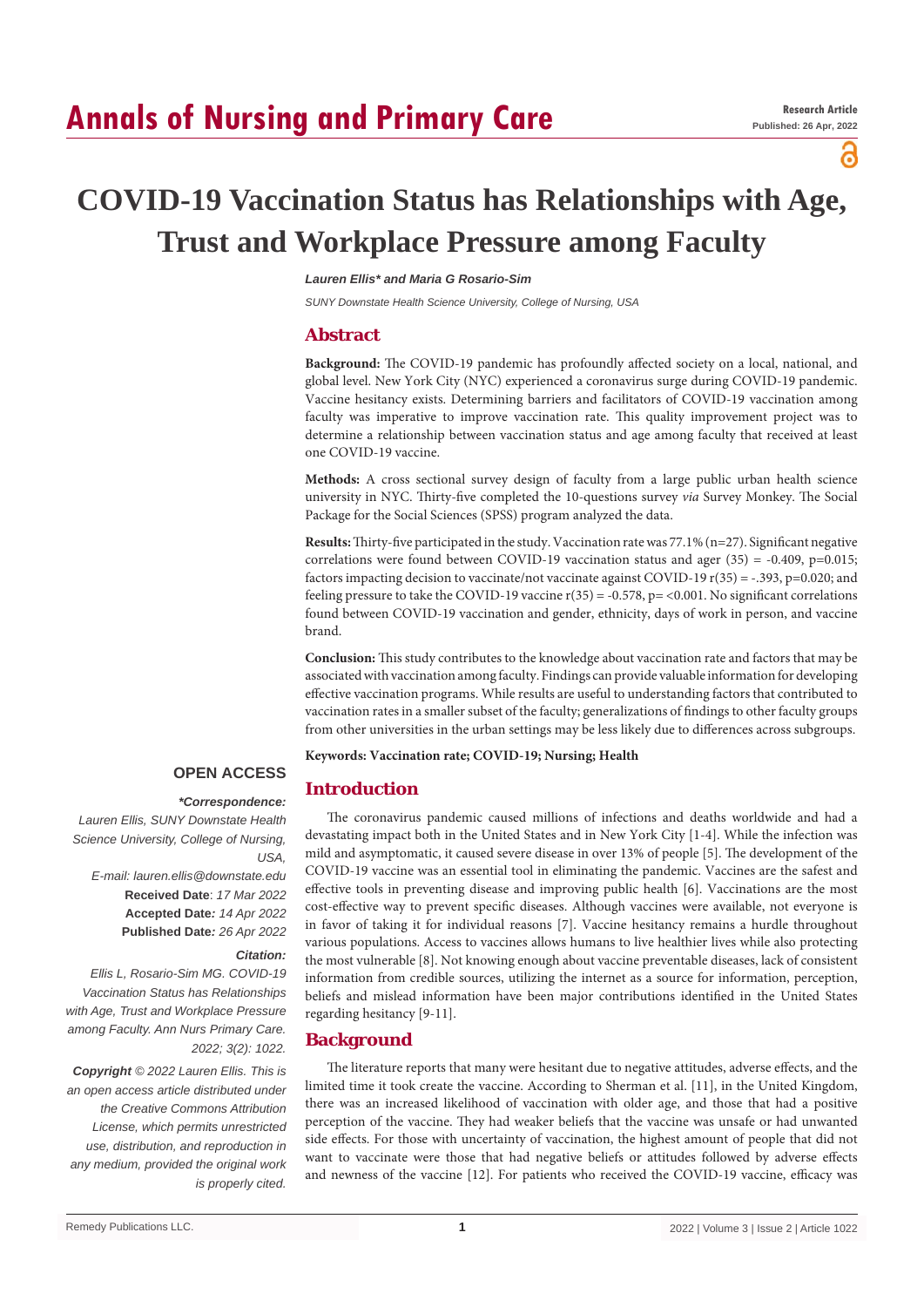important to determine the reduction of the disease from the clinical trial. According to Olliaro [13] the Pfizer and Moderna Vaccines had a 94% to 95% efficacy in preventing symptomatic coronavirus. There was an expectation that 0.05% of people who were vaccinated will get the disease. If learned facts about efficacy and comparing different vaccines were available, the public can make an educated decision and choose the most effective one.

Various cultures and backgrounds caused the unwillingness to be vaccinated. Common back grounds with other healthcare personnel may have increased a person's trust in getting vaccinated. Therefore, it would be beneficial for vaccine program administrators to involve coworkers, with similar backgrounds, to engage healthcare workers that were hesitant [14]. Barriers to getting immunized were lack of trust and communication. According to Kahn et al. [14], to gain trust of care providers, there needed to be improved communication regarding the COVID-19 vaccine. Informed decision making may have decreased the likelihood of vaccine hesitancy. Advancing age and medical comorbidities such as chronic cardiac or lung disease, diabetes and obesity increase the risk of severe disease, hospitalization, intubation, and death [15]. Since there was a higher risk of those aged 65 and higher to develop severe complications of coronavirus, it was important to see if there was a relationship between older faculty receiving the vaccine in case further education would need to be provided regarding prevention. Therefore, the purpose of this project was to determine the vaccination rate and explore the barriers or facilitators to COVID-19 vaccination among faculty. In New York City, faculty at the large urban health science university continued working and caring for students online versus in person learning. Through an informal query, very few staff members were noted to be vaccinated. Understanding barriers and facilitators of COVID-19 vaccination among faculty was to improve the vaccination rate. The specific aim of this project was to determine if there was a relationship between age and vaccination status of faculty that have received at least one COVID-19 vaccine.

#### **Theoretical framework**

The PDSA cycle guided this project. It involves four major stages: Plan, Do, Study and Act. These phases are used in quality improvement strategies [16]. It guides project leaders on how to improve the quality of developments. The step involves developing a plan to test the project changes, identifying what, who, where, and when of the project, and the type of data to be collected. This project was in the planning stage for several months and there was no quality improvement intervention. The PDSA cycle seeks to refine proposed changes before they can be implemented on a large scale (Figure 1).

### **Methods**

**Design:** A cross-sectional survey design was conducted for this project.

Sample and setting: A convenience sample of 112 faculty, 18 years and older were recruited from two departments, the College of Nursing and School of Health Professions of a large public urban health sciences university in New York City, to participate in the study. Thirty-five (35) faculty completed the online survey.

**Instrument:** A 10-question survey including demographic information was developed using Survey Monkey which was the method for data collection. The 10-question survey was pretested. The informed consent was included in the survey. Participants clicking the survey denoted consent to participate. Survey was anonymous and allowed the surveyor only one opportunity to take the questionnaire. It evaluated the COVID-19 vaccination status for faculty. Faculty had approximately 5 min to complete the 10 questions via email using survey monkey. Target sample was 20; survey was open for 10 days and yielded more participants. The summary of the study variables and measurement units shown in Table 1a, 1b.

#### **Ethical considerations**

The University Institutional Review Board (IRB) letter of approval was obtained prior to the study, indicating that IRB review was deemed unnecessary for this project. The survey was anonymous, and participation was voluntary. Informed consents were embedded in the survey. Participants' confidentiality was assured by coding the participants using random identification numbers and data was encrypted.

#### **Data analysis**

For all data analysis procedures, IBM SPSS Version 2.8 was used. Descriptive statistics was used to describe the demographics and if faculty received at least one COVID-19 vaccination. Pearson correlations coefficient were conducted to determine linear correlations of the variables.

### **Results**

The purpose of this project was to identify barriers and facilitators of COVID-19 vaccination among the faculty in two colleges at a large urban health sciences university in New York City, The College of Nursing and School of Health Professions. The specific aim was to identify if there was a relationship between vaccination status of those faculty who received at least one COVID-19 vaccine and age. Baseline data included demographics and factors which impacted the decision to vaccinate or not. The Frequency Table of Age, Gender, Ethnicity, Class, Department of faculty working shown in Table 2.

#### **Descriptive analysis of variables**

**Age, gender, ethnicity, number of workdays onsite and class:** There were 35 faculty members completed the online survey from the 112 who were recruited. The age group was categorized into seven groups. Most of the participants were in the 41 to 50 years old (25.7%) and 61 to 70 years old (25.7%) categories with the least participants were in the 18 to 30 years old (11.4%). The participants were overrepresented by females,  $82.9\%$  (n=29) with only  $8.6\%$  (n=3) males. There were more African Americans who participated in the study. The cohort consisted of 42.9% (n=15) African Americans, followed by Caucasians 34.3% (n=12). Majority of the faculty in both departments reported belonging to the upper-class category 67.7% (n=23) and

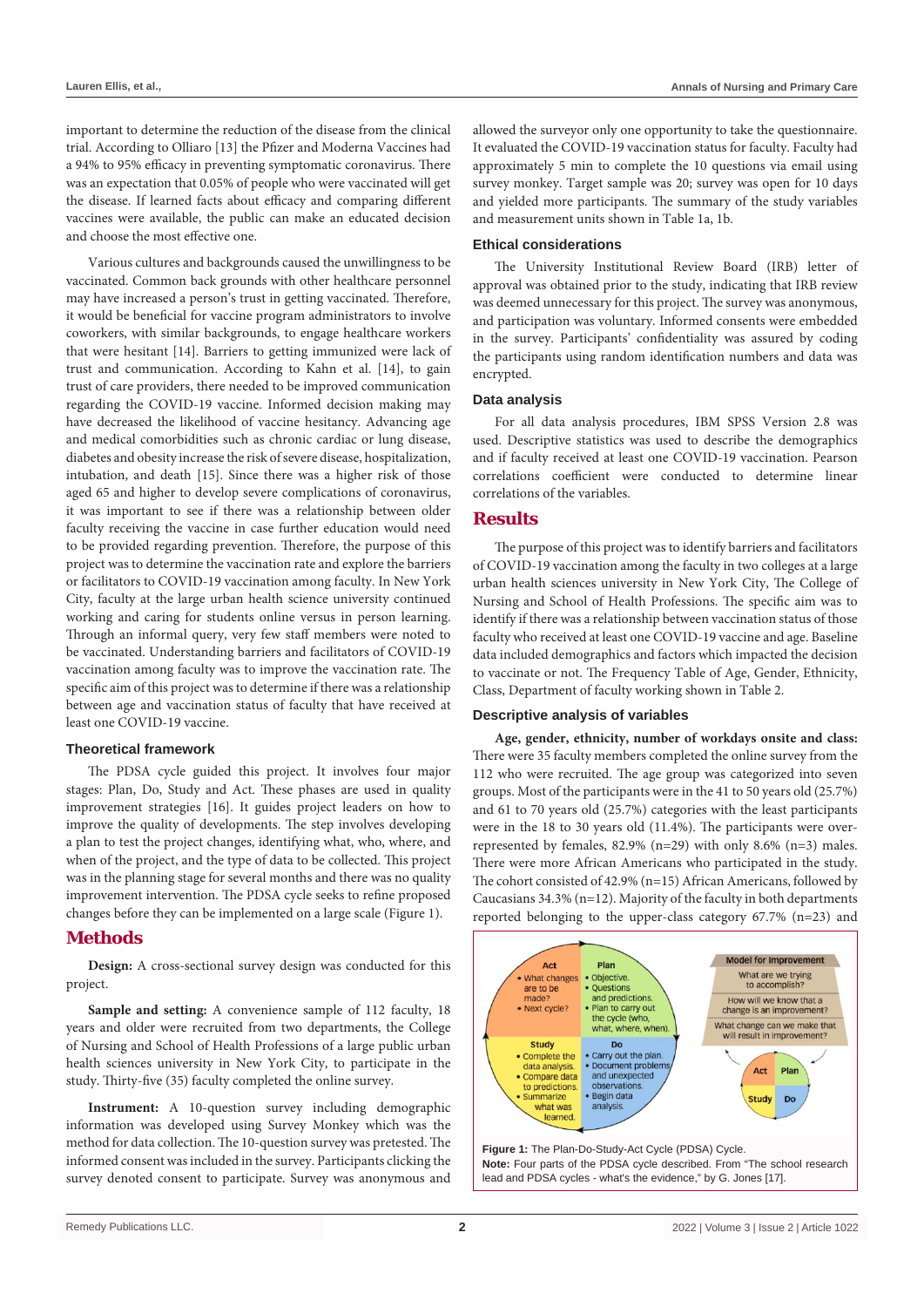| <b>Variables</b>                        | <b>Measurement Units (Categories)</b>                                                                                                                                      |
|-----------------------------------------|----------------------------------------------------------------------------------------------------------------------------------------------------------------------------|
| Age                                     | (18-30/31-40/41-50/51-60/61-70/71 + Years old)                                                                                                                             |
| Gender                                  | (Male/Female/ Transgender Male/Female/Other)                                                                                                                               |
| Ethnicity                               | (Asian/African American OR Black/Caucasian/Hispanic/Native Hawaiian OR Pacific Islander/ American Indian OR Alaskan Native/<br>Mixed Multiple/ Prefer Not to Answer/Other) |
| Class                                   | (Lower Middle Class/Middle Class/Upper Middle Class/Upper Class)                                                                                                           |
| Days Working in Person                  | $(0/1 - 2/3 - 4/5 - 7)$                                                                                                                                                    |
| One Covid Vaccine                       | (Yes/No)                                                                                                                                                                   |
| <b>Factors Affecting</b><br>Vaccination | (Trust/Religious Reasons/Social Media/Culture/Side Effects/ Efficacy/Access/Medical Condition/Other/I have no Concerns)                                                    |
| Pressure                                | (Yes/No/Would rather not disclose)                                                                                                                                         |
| <b>Brand</b>                            | (Yes/No)                                                                                                                                                                   |
| Department                              | (College of Nursing/School of Health Professions/Prefer not to say)                                                                                                        |

**Table 1a:** Study of study variables and measurement units.

**Table1b:** Frequency distribution questions related to COVID-19 vaccination.

| <b>Variables</b>                                                                                                | Frequency | $\frac{0}{0}$ |
|-----------------------------------------------------------------------------------------------------------------|-----------|---------------|
| Did you receive at least 1 COVID vaccine?                                                                       |           |               |
| Yes                                                                                                             | 27        | 77.14         |
| No                                                                                                              | 8         | 22.86         |
| Total                                                                                                           | 35        | 100           |
| Which of the following factors impacted your decision to<br>vaccinate/not vaccinate against the COVID-19 virus? |           |               |
| None of the above                                                                                               | 3         | 8.57          |
| Trust                                                                                                           | 9         | 25.71         |
| Religious reasons                                                                                               | 0         | 0             |
| Social media                                                                                                    | $\Omega$  | 0             |
| Culture                                                                                                         | 0         | 0             |
| Side effects                                                                                                    | 0         | 0             |
| Efficacy                                                                                                        | 7         | 20            |
| Access                                                                                                          | 4         | 11.43         |
| Medical condition                                                                                               | 3         | 8.57          |
| Other (please specify)                                                                                          | 9         | 25.71         |
| Total                                                                                                           | 35        | 100           |
| Do/did you feel pressure from your workplace to take the<br>COVID-19 vaccine?                                   |           |               |
| I have no concerns                                                                                              | 0         | 0             |
| Yes                                                                                                             | 7         | 20            |
| <b>No</b>                                                                                                       | 28        | 80            |
| Total                                                                                                           | 35        | 100           |
| Was the brand a factor in your decision regarding<br>vaccination?                                               |           |               |
| I have no concerns                                                                                              | 0         | 0             |
| Yes                                                                                                             | 15        | 42.86         |
| No                                                                                                              | 20        | 57.14         |
| Department at Health Sciences University working as<br>faculty                                                  |           |               |
| College of Nursing                                                                                              | 18        | 51.43         |
| School of Health Professions                                                                                    | 14        | 40            |
| Prefer not to say                                                                                               | 3         | 8.57          |
| Total                                                                                                           | 35        | 100           |

25.7% (n=9) belonging to the upper- class category (Table 2).

**COVID vaccine status, factors impacting vaccination:** Twentyseven participants (77.1%) reported receiving at least one dose of

the vaccine as compared to 22.9% (n=8) that did not. For factors impacting vaccination, nine participants (25.71%) indicated other factors impacted their decision to or not to get vaccinated. Similarly, participants reported Trust 25.7% (n=9) impacted their decision to or not to get vaccinated. Additional variables the participants chose were Efficacy, 20.0% (n=7), Access11.4% (n=4) and Medical Conditions 8.6% (n=3) respectively. Other factors and Trust were the most common variables participants reported that impacted their vaccination status followed by efficacy, access, and medical conditions. None in the sample chose religious reasons, social medial or culture as factors impacting their decision to get vaccination or not (Table 2).

Pressure from the workplace, brand of vaccine: Eighty percent (n=28) of participants reported that they did not feel pressure from their workplace to get vaccinated as compared to 20% (n=7) who did feel pressure. Brand of vaccine 57.1% (n=20) was not a factor in getting vaccinated, whereas 42.9% (n=15) felt that brand was a factor in getting vaccinated (Table 2).

**Department where the faculty are working:** More than half of the participants were faculty from the College of Nursing, 51.43%  $(n=18)$  whereas, 40%  $(n=14)$  were represented by the School of Health Professions, 8.57% (n=3) preferred not to say.

#### **Correlational analysis**

The results of Pearson correlations coefficient are presented in Table 3. The significance level was set at 0.05 level. The results indicated that there were significant negative correlations between COVID-19 vaccination status and ager  $(35) = -0.409$ ,  $p=0.015$ ; between COVID-19 vaccination status and factors impacted decision to vaccinate/not vaccinate against the COVID-19  $r(35) = -0.393$ , p=0.020; and between COVID-19 vaccination status and feeling pressure from work place to take the COVID-19 vaccine  $r(35)$  = -0.578, p= <0.001. No significant correlations were found between COVID-19 vaccination status and gender  $r(35) = 0.104$ , p=0.553; between COVID-19 vaccination status and ethnicity r(35)=074,  $p=0.671$ ; between COVID-19 vaccination status and class  $r(34) =$ -0.286, p=0.101; between COVID-19 vaccination status and days of work in person  $r(35)=0.083$ ,  $p=0.634$ ; and between COVID-19 vaccination status and vaccine brand r(35)=0.196, p=0.258 (Table 3).

#### **Discussion**

The findings of this quality improvement study indicated that the vaccination rate was 77.1% (n=27), those who received at least one dose of the COVID vaccine and 22.9% (n=8) did not receive at least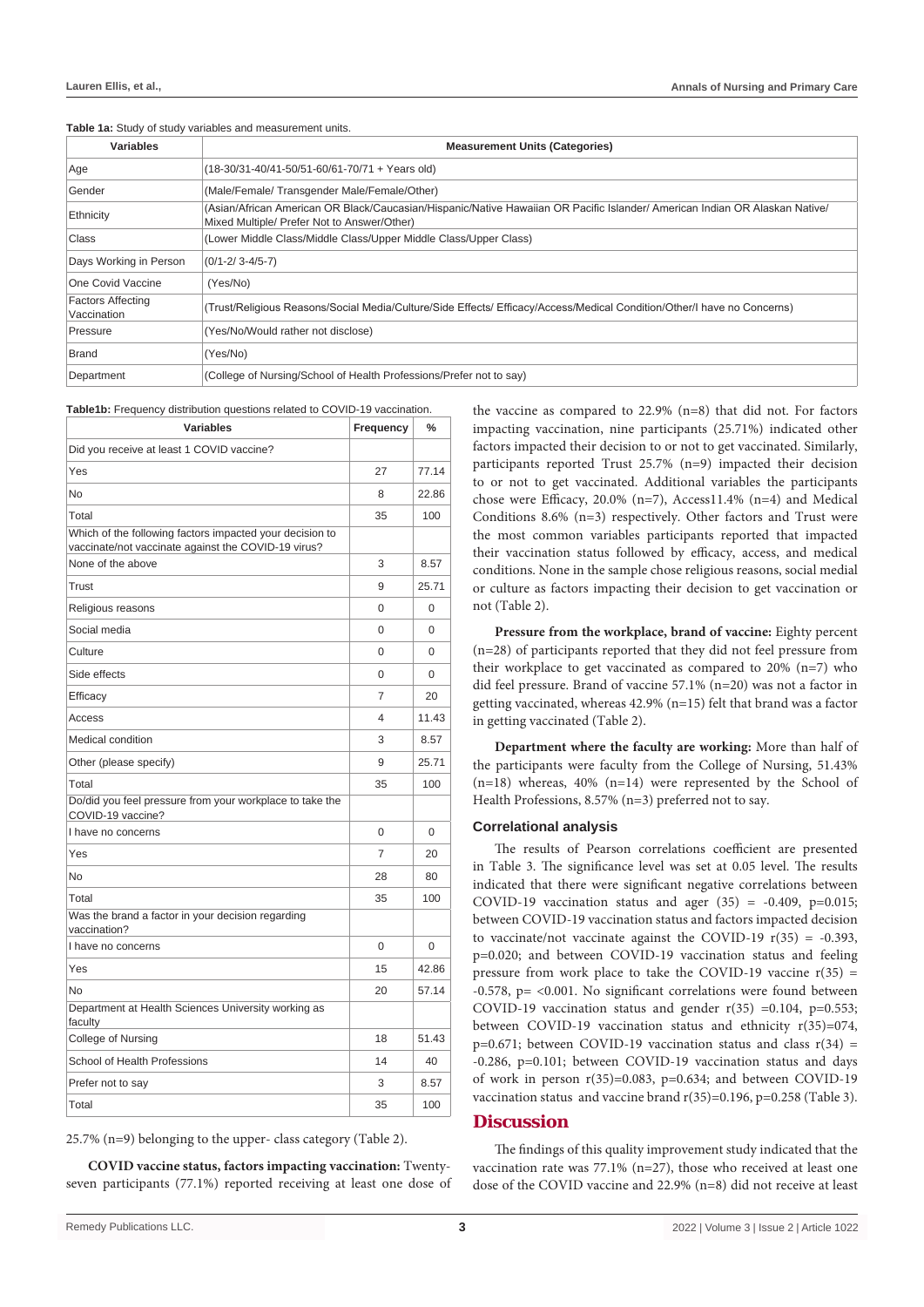| Lauren Ellis, et al., | <b>Annals of Nursing and Primary Care</b> |
|-----------------------|-------------------------------------------|
|-----------------------|-------------------------------------------|

| Table 2: Frequency distribution of sociodemographic characteristics. |  |
|----------------------------------------------------------------------|--|
|----------------------------------------------------------------------|--|

| <b>Variables</b>                                        | Frequency    | %     |
|---------------------------------------------------------|--------------|-------|
| Age (in years)                                          | Participants |       |
| 18-30                                                   | 2            | 5.71  |
| $31 - 40$                                               | 5            | 14.29 |
| 41-50                                                   | 9            | 25.71 |
| 51-60                                                   | 6            | 17.14 |
| 61-70                                                   | 9            | 25.71 |
| $71+$                                                   | 2            | 5.71  |
| Would rather not disclose                               | 2            | 5.71  |
| Total                                                   | 35           | 100   |
| Gender                                                  |              |       |
| Male                                                    | 3            | 8.57  |
| Female                                                  | 29           | 82.86 |
| Prefer not to answer                                    | 2            | 5.71  |
| Transgender female                                      | 0            | 0     |
| Transgender male                                        | 0            | 0     |
| Other (please specify)                                  | 1            | 2.86  |
| Total                                                   | 35           | 100   |
| <b>Ethnicity</b>                                        |              |       |
| Asian                                                   | 2            | 5.71  |
| African American or Black                               | 15           | 42.86 |
| Caucasian                                               | 12           | 34.29 |
| Hispanic                                                | $\mathbf{1}$ | 2.86  |
| Native Hawaiian or Pacific Islander                     | 1            | 2.86  |
| American Indian or Alaskan Native                       | 0            | 0     |
| Mixed/Multiple                                          | 1            | 2.86  |
| Prefer not to answer                                    | 4            | 11.43 |
| Other (please specify)                                  | 0            | 0     |
| Total                                                   | 35           | 100   |
| Socioeconomic Status                                    |              |       |
| Lower middle class                                      | 1            | 2.94  |
| Middle class                                            | 23           | 67.65 |
| Upper middle class                                      | 9            | 26.47 |
| Upper class                                             | $\mathbf{1}$ | 2.94  |
| How many days of the week are you working in<br>person? |              |       |
| 0                                                       | 13           | 37.14 |
| $1 - 2$                                                 | 9            | 25.71 |
| $3 - 4$                                                 | 6            | 17.14 |
| 5-7                                                     | 7            | 20    |
| Total                                                   | 35           | 100   |

one dose of the vaccine. This 77.1% vaccination rate is much higher than 72% rate in Brooklyn and 65% rate in New York City (NYC) report. As of October 2021, 72% of New York State received at least one dose [18] and 77% nationally [19,20]. One might speculate that perhaps the 77.1% rate would even be higher if more colleges were included in the study. In NYC, the partially vaccination rates tend to be higher among Native Americans/Alaska Native 95%, Females 73%, and those aged 55 to 64 years old 90% [20].

Significant negative correlations were found between vaccination status and age. The average age of the participants was at 41 to 50 and 61 to 70 years old range. The findings revealed that the higher the age of the faculty, the more likely they are to receive at least one COVID-19 vaccine. The majority of faculty from both colleges received at least one COVID-19 vaccination. The findings in this study corroborate with the reports by Liu and Li [21] where vaccine hesitancy increases as age decreases. The anticipated and actual findings were similar because it was expected that the older the faculty, the more likely to receive at least one COVID-19 vaccine. Perhaps, the older faculty may think they are more vulnerable and have a higher risk of contracting COVID-19 due to having multiple comorbidities.

Furthermore, it is typically believed that older participants tend to receive the vaccines because of their higher risk of contracting COVID. Younger participants may tend to delay vaccination because they may believe that they have lesser risk of contracting the disease. Some researchers have found that the older people are more likely to be vaccinated to decrease hospitalization rates and resources due to having multiple co-morbidities [22]. The findings strengthen the need to use more convincing efforts to encourage vaccination and disease prevention programs not only for the older population but also for the younger population.

Gender was not significantly correlated with vaccination status. The sample was over represented by females, about 83% (n=29) as opposed to only 17% (n=6) non-females and therefore, would be difficult to evaluate the differences. Reports in previous studies indicated that females had a higher vaccination rate in NYC [20] for example, which is consistent with the findings among the faculty in this current study. However, these findings are inconsistent with the findings by Liu and Li [21] which reported that women were more likely to show vaccine hesitancy than men in the initial data collection period, but across time the percentage of women with vaccine hesitancy declined. In this current study, only three males participated, and of those three, two received the vaccine. The greater number of female faculty (n=29) participating in this study as compared with male faculty (n=3), is reflective of the sample population at the College of Nursing and School of Health Professions.

Ethnicity was not significantly correlated with vaccination status. This study found that Caucasian faculty had a higher vaccination rate as compared to other faculty in NYC at 34%. A study by the New York City Health [20] found that among different ethnic groups who were partially vaccinated, Blacks had the lowest rate of vaccination rate at 48%. This study, black faculty had a lower vaccination rate of 28% even though a higher representation in the university. Lower vaccination rate among African Americans/Blacks may be due to mistrust to vaccines, religious reasons, or misinformation. It is also mentioned that vaccine hesitancy is weighted more heavily for minority groups due to racial injustices in vaccine development/testing, religious/ ethical concerns, accessibility, and legitimacy of vaccine messaging/ communication [23]. Although there is strong evidence in receiving vaccination, there may be other reasons contributing to this increased rate of vaccine hesitancy. Faculty may be reluctant to endorse these items related to hesitancy; therefore, scores may be inflated. Nevertheless, the reasons for the ethnic differences are not fully clear, suggesting research is needed to determine the actual factors associated with vaccine hesitancy.

A significant and surprising finding of this study was that participants didn't feel any pressure to receiving the COVID-19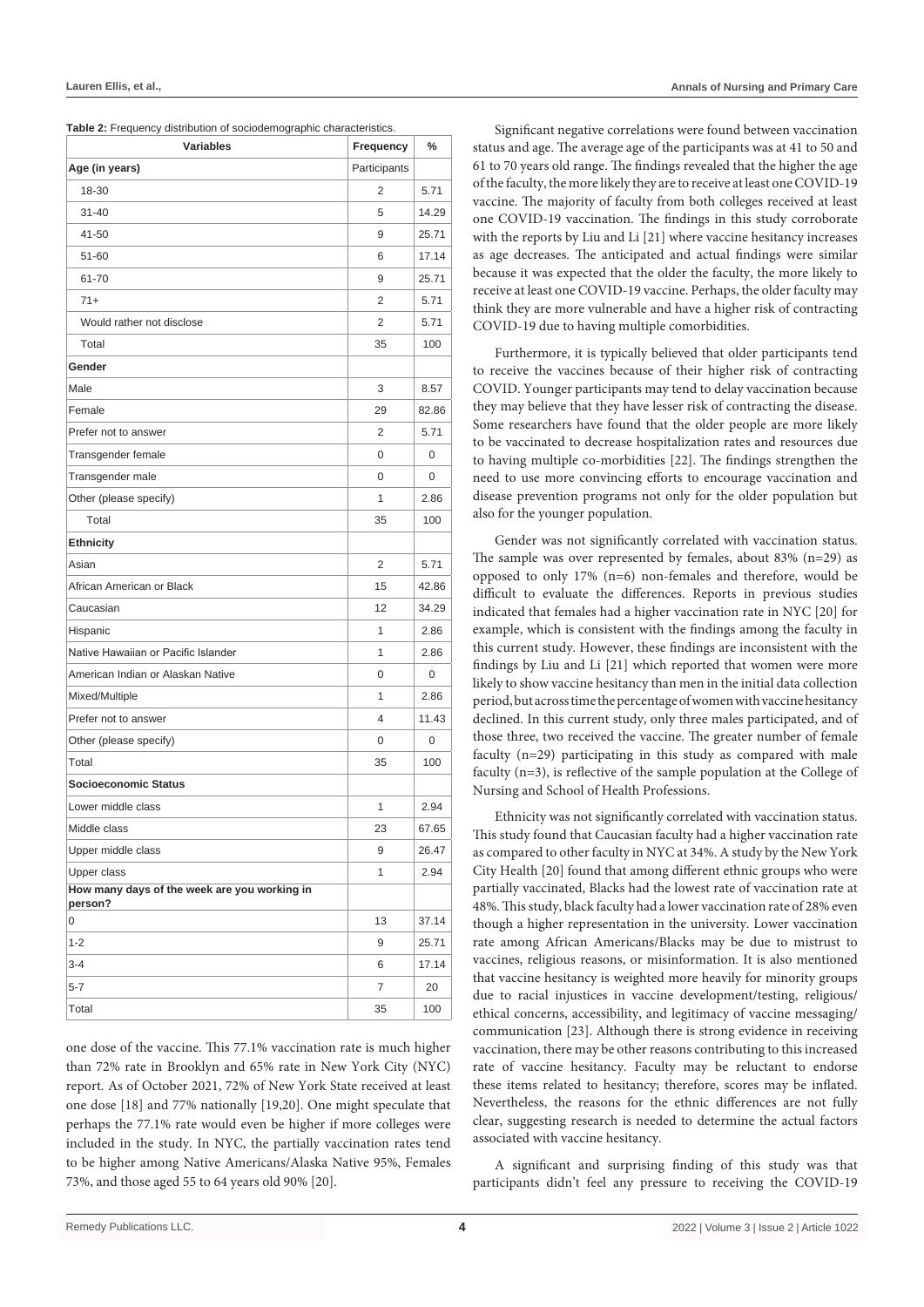Table 3: Pearson Correlation Coefficient: Variables and 1 COVID Vaccine

| <b>Variables</b>                                                                                             |                     |            | Did you<br>receive<br>at least<br>1 COVID<br>vaccine? |
|--------------------------------------------------------------------------------------------------------------|---------------------|------------|-------------------------------------------------------|
|                                                                                                              | Pearson Correlation |            | 1                                                     |
|                                                                                                              | Sig. (2-tailed)     | $-0.409*$  |                                                       |
| What is your age?                                                                                            | $\mathsf{N}$        | 35         |                                                       |
|                                                                                                              | Sig. (2-tailed)     | 0.015      |                                                       |
|                                                                                                              | N                   | 35         | 35                                                    |
|                                                                                                              | Pearson Correlation | 0.104      | $\mathbf{1}$                                          |
| What gender do you identify as?                                                                              | Sig. (2-tailed)     | 0.553      |                                                       |
|                                                                                                              | N                   | 35         | 35                                                    |
|                                                                                                              | Pearson Correlation | 0.074      | $\mathbf{1}$                                          |
| Which of the following ethnicities would you use to describe yourself? Select all that apply.                | Sig. (2-tailed)     | 0.671      |                                                       |
|                                                                                                              | N                   | 35         | 35                                                    |
|                                                                                                              | Pearson Correlation | $-0.286$   | $\mathbf{1}$                                          |
| What would you consider yourself as?                                                                         | Sig. (2-tailed)     | 0.101      |                                                       |
|                                                                                                              | N                   | 34         | 34                                                    |
|                                                                                                              | Pearson Correlation | 0.083      | $\mathbf{1}$                                          |
| How many days of the week are you working in person?                                                         | Sig. (2-tailed)     | 0.634      |                                                       |
|                                                                                                              | N                   | 35         | 35                                                    |
|                                                                                                              | Pearson Correlation | $-0.393*$  | $\mathbf{1}$                                          |
| Which of the following factors impacted your decision to vaccinate/not vaccinate against the COVID-19 virus? | Sig. (2-tailed)     | 0.02       |                                                       |
|                                                                                                              | N                   | 35         | 35                                                    |
|                                                                                                              | Pearson Correlation | $-0.578**$ | $\mathbf{1}$                                          |
| Do/did you feel pressure from your workplace to take the COVID-19 vaccine?                                   | Sig. (2-tailed)     | < 0.001    |                                                       |
|                                                                                                              | N                   | 35         | 35                                                    |
|                                                                                                              | Pearson Correlation | 0.196      | $\mathbf{1}$                                          |
| Was the brand a factor in your decision regarding vaccination?                                               | Sig. (2-tailed)     | 0.258      |                                                       |
|                                                                                                              | N                   | 35         | 35                                                    |

\*Correlation is significant at the 0.05 level (2-tailed) \*\*Correlation is significant at the 0.01 level (2-tailed)

vaccination. Results revealed a significant negative correlation between vaccination status and feeling pressure from the work place to get vaccinated. The data analysis showed a statistical significance between faculty not feeling pressure from their work place and a higher vaccination rate. The findings that participants did not feel pressure to be vaccinated was inconsistent with the literature by Woodhead et al. [23], which identified that suspicions and fear surrounding institutional pressure regarding vaccination has led to hesitancy. According to Woodhead et al. [23], being mandated and forced to vaccinate would restrict one's autonomy in decision making. Others felt that it is also unfair to be forced to vaccinate with a limited evidence-base knowledge. Those who did not receive at least one COVID-19 vaccine did feel pressure from their work place which has led to vaccination hesitancy.

The self-report survey questions could have impacted the participants' responses stating that they did not feel pressure from their work place. Even though faculty were informed that the survey was anonymous, perhaps they did not want to report they felt pressure from their work place for fear of ramifications. The data collection of this study was completed on July 30<sup>th</sup>, 2021, before the vaccine mandate in the fall 2021 was implemented that would lead the faculty feeling pressure from the workplace to get vaccinated.

Most of the participating faculty 77.14% (n=27), received the COVID-19 vaccine, 67.65% (n=23) of which considered themselves as middle class. There is currently no literature to support perception of class and receiving at least one COVID-19 vaccine. Those who self-identified as middle class, have a higher rate of being partially vaccinated as compared to those who self-identified as belonging to lower middle-class, upper-middle class or upper-class.

### **Limitations**

This study has some limitations. First, the study used a convenience sample of faculty from only two colleges in a large public urban health science university in New York City, with a small sample size. Second, the participants were over represented by females, understandably because most of the participants came from the College of Nursing, where the faculty are predominantly females. Additionally, more African Americans 42.9% (n=15) participated in the study. The number is reflective of the prevalence of African Americans in both colleges. Third, the survey was based on self-reports, and caution